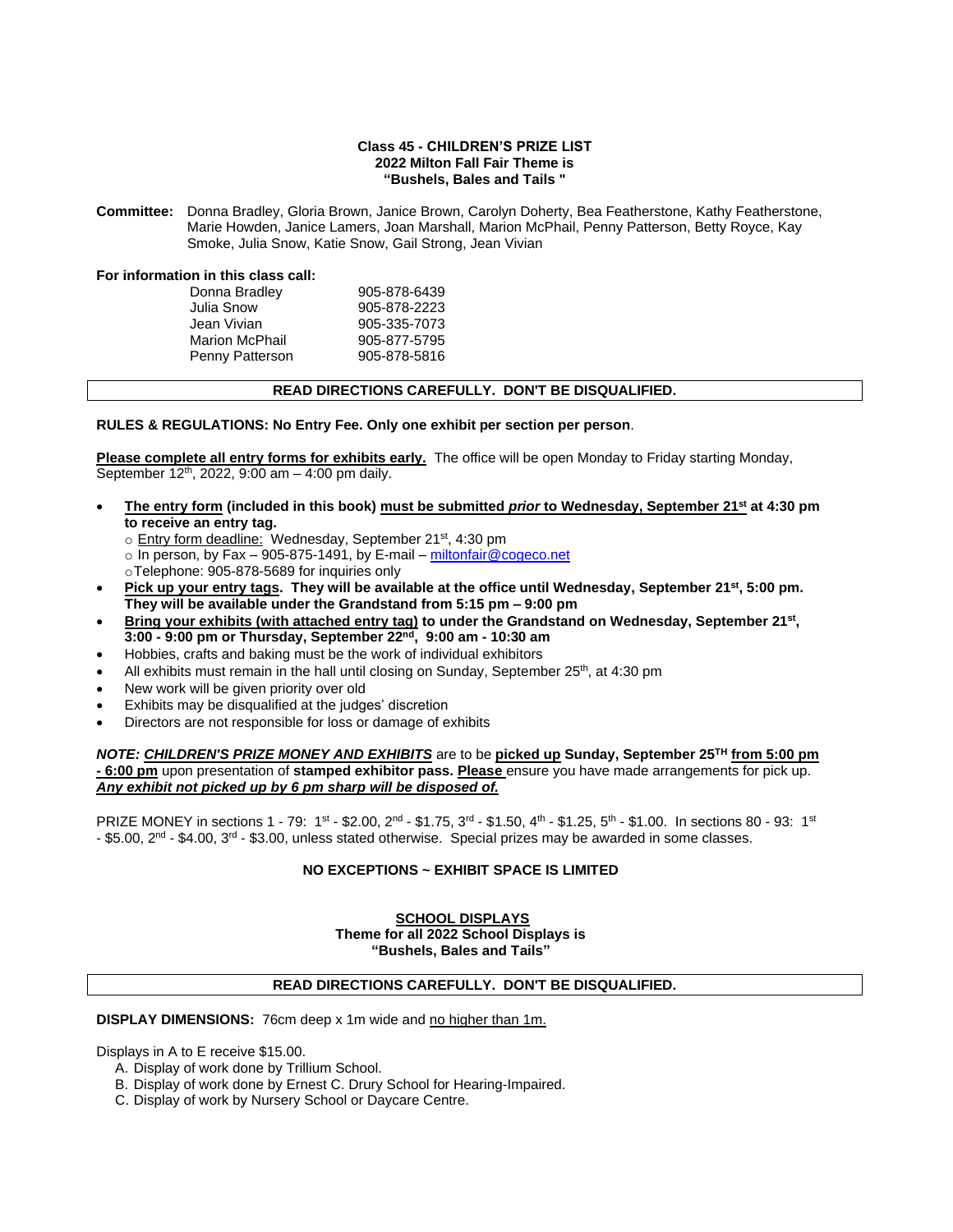- D. Display of work done by High Schools in Halton.
- E. Display of schoolwork done by Kindergarten to Grade 8.

**SPECIAL:** \$10 Special for best display of school work in Section E.

#### **NOTE:** Exhibits are to be **picked up Sunday, September 25 th from 5:00 pm - 6:00 pm. Please ensure you have made arrangements for pick up.** *Any exhibit not picked up by 6 pm sharp will be disposed of.*

# **AGES 5 YEARS AND UNDER**

### **READ DIRECTIONS CAREFULLY. DON'T BE DISQUALIFIED.**

**RULES & REGULATIONS:** No Entry Fee. Only one exhibit per section per person. **Please complete all entry forms for exhibits early**. The office will be open Monday to Friday starting Monday, September 12<sup>th</sup>, 2022, 9:00 am - 4:00 pm daily.

- **The entry form (included in this book) must be submitted** *prior* **to Wednesday September 21st at 4:30 pm to receive an entry tag.**
	- oEntry form deadline: Wednesday, September 21<sup>st</sup>, 4:30 pm
	- $\overline{\circ}$  In person, by Fax 905-875-1491, by E-mail [miltonfair@cogeco.net](mailto:miltonfair@cogeco.net)
	- oTelephone: 905-878-5689 for inquiries only
- **Pick up your entry tags. They will be available at the office until Wednesday September 21st, 5:00 pm. They will be available under the Grandstand from 5:15 pm – 9:00 pm.**
- **Bring your exhibits (with attached entry tag) to under the Grandstand on Wednesday, September 21st , 3:00 pm - 9:00 pm or Thursday, September 22 nd, 9:00 am - 10:30 am.**
- Hobbies, crafts and baking must be the work of individual exhibitors.
	- All exhibits must remain in the hall until closing on Sunday, September  $25<sup>th</sup>$ , at 4:30 pm.
	- New work will be given priority over old.
	- Exhibits may be disqualified at the judges' discretion.
	- Directors are not responsible for loss or damage of exhibits.

*NOTE: CHILDREN'S PRIZE MONEY AND EXHIBITS* are to be **picked up Sunday, September 25 TH from 5:00 pm - 6:00 pm** upon presentation of **stamped exhibitor pass. Please** ensure you have made arrangements for pick up. *Any exhibit not picked up by 6 pm sharp will be disposed of.* 

#### **FOOD**

To be displayed on a 15cm disposable plate (supplied by fairboard at time of delivery)

- 1. A marshmallow cow. No taller than 12 cm.
- 2. Decorate a cookie. No taller than 12 cm.
- 3. Decorate a piece of toast with a funny face. No taller than 12 cm.

#### **PENMANSHIP**

4. Print your first name - capital or small lettering - mounted, 10 cm x 30 cm max. Judged on penmanship, not mounting.

- 5. Decorate a pinecone as an animal must fit in your hand.
- 6. A hand drawn picture. 30 cm X 30 cm max.
- 7. Make a pasta bracelet.
- 8. Make a sticker collection of animals on paper. 30 cm X 30 cm max.
- 9. Make a clothes pin/peg person.
- 10. Paint/decorate an uncarved gourd.
- 11. Make a picture of a donkey using your handprint(s). 30 cm X 30 cm max.
- 12. Draw a picture of a bushel basket of apples. 30 cm X 30 cm max.

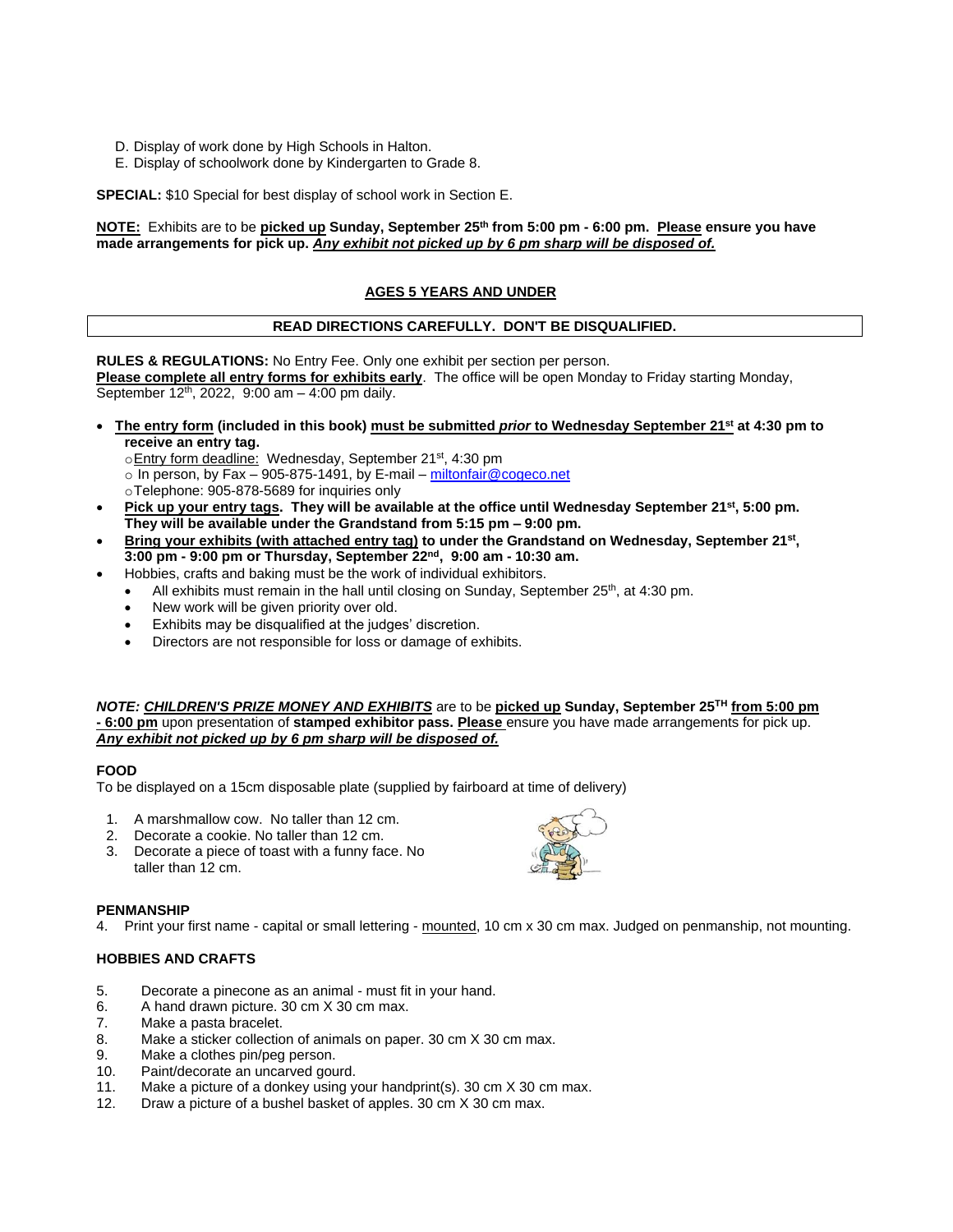- 13. Make a horse using buttons glued on a paper plate.
- 14. Using recycled items make a farm animal.
- 15. Make a chicken using plasticine/playdoh. 30 cm X 30 cm max.
- 16. Colour a picture provided by Troy's Diner.
- 17. Any craft not listed. No LEGO or models please.
- 18. Treasures from a walk (eg. Stones, pinecones, leaves) glued on a paper plate 6 articles.

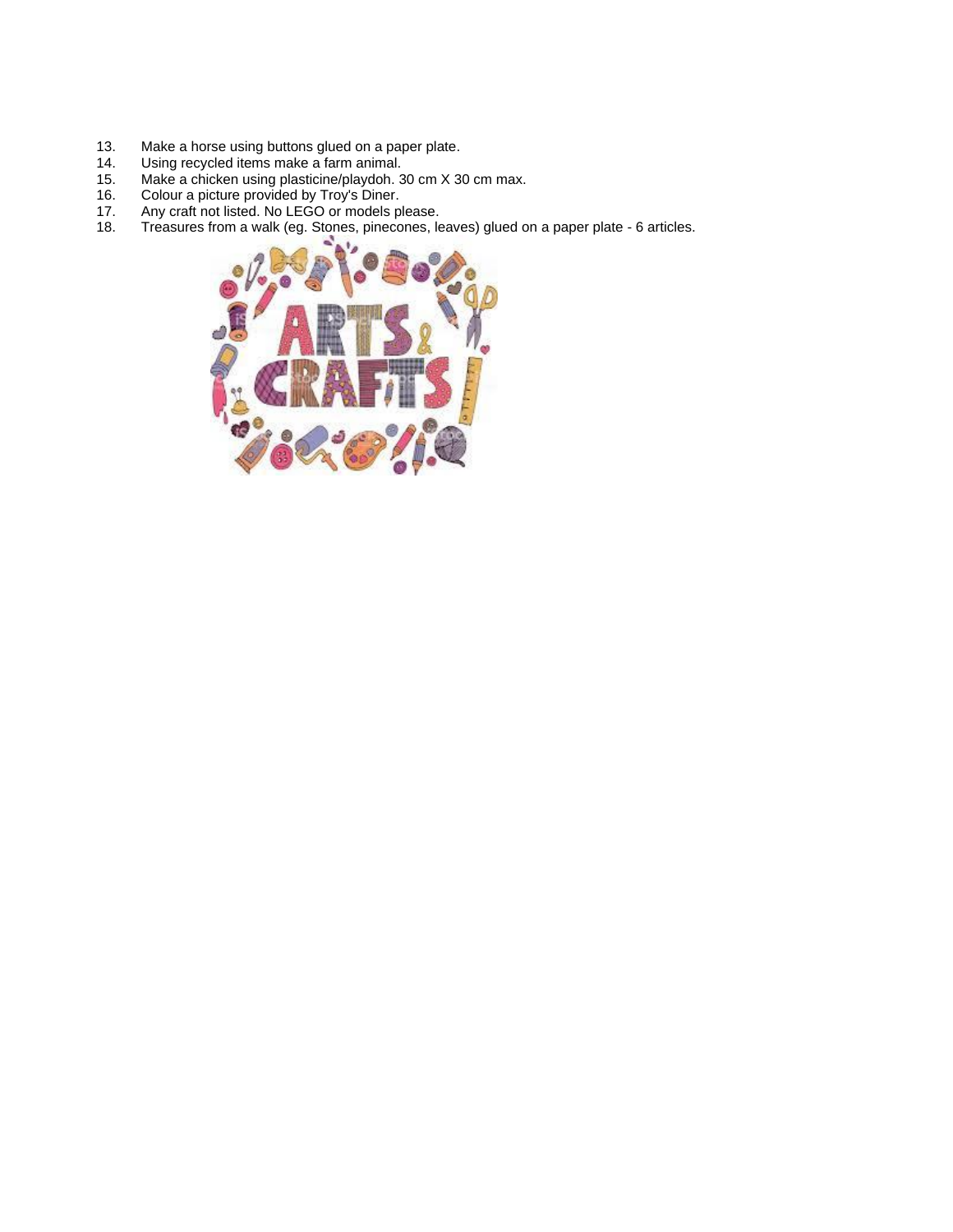# **AGES 6 & 7 YEARS**

# **READ DIRECTIONS CAREFULLY. DON'T BE DISQUALIFIED.**

**RULES & REGULATIONS:** No Entry Fee. Only one exhibit per section per person. **Please complete all entry forms for exhibits early**. The office will be open Monday to Friday starting Monday, September 12<sup>th</sup>, 2022, 9:00 am - 4:00 pm daily.

- **The entry form (included in this book) must be submitted** *prior* **to Wednesday September 21st at 4:30 pm to receive an entry tag.**
	- oEntry form deadline: Wednesday, September 21<sup>st</sup>, 4:30 pm
	- o In person, by Fax 905-875-1491, by E-mail [miltonfair@cogeco.net](mailto:miltonfair@cogeco.net)
	- oTelephone: 905-878-5689 for inquiries only
- **Pick up your entry tags. They will be available at the office until Wednesday September 21st, 5:00 pm. They will be available under the Grandstand from 5:15 pm – 9:00 pm.**
- **Bring your exhibits (with attached entry tag) to under the Grandstand on Wednesday, September 21st , 3:00 pm - 9:00 pm or Thursday, September 22 nd, 9:00 am - 10:30 am.**
	- Hobbies, crafts and baking must be the work of individual exhibitors.
	- $\bullet$  All exhibits must remain in the hall until closing on Sunday, September 25<sup>th</sup>, at 4:30 pm.
	- New work will be given priority over old.
	- Exhibits may be disqualified at the judges' discretion.
	- Directors are not responsible for loss or damage of exhibits.

#### *NOTE: CHILDREN'S PRIZE MONEY AND EXHIBITS* are to be **picked up Sunday, September 25 TH from 5:00 pm - 6:00 pm** upon presentation of **stamped exhibitor pass. Please** ensure you have made arrangements for pick up. *Any exhibit not picked up by 6 pm sharp will be disposed of.*

# **FOOD**

To be displayed on a 15cm disposable plate (supplied by fairboard at time of delivery)

- 19. A marshmallow farmer. No taller than 12 cm.
- 20. Decorate a cookie. No taller than 12 cm.
- 21. Make a dog using a potatoe as the body. No taller than 12 cm.

### **PENMANSHIP**

22. Print & Mount. 30 cm. penmanship, not moul

### **The Farmer**

Sun is coming up, Farmer's out the door, He will go to milk the cows, And start his daily chores. Sun is going down, Horse is in the stable, All the fields are planted now, Supper's on the table.



Author Unknown

- Make a wagon. Any medium
- 24. Make a folded paper fan, draw a colourful picture on it. 30 cm X 30 cm max.
- 25. Decorate a picture frame. (outside frame 15 cm X 20 cm max) No glass to be in frame.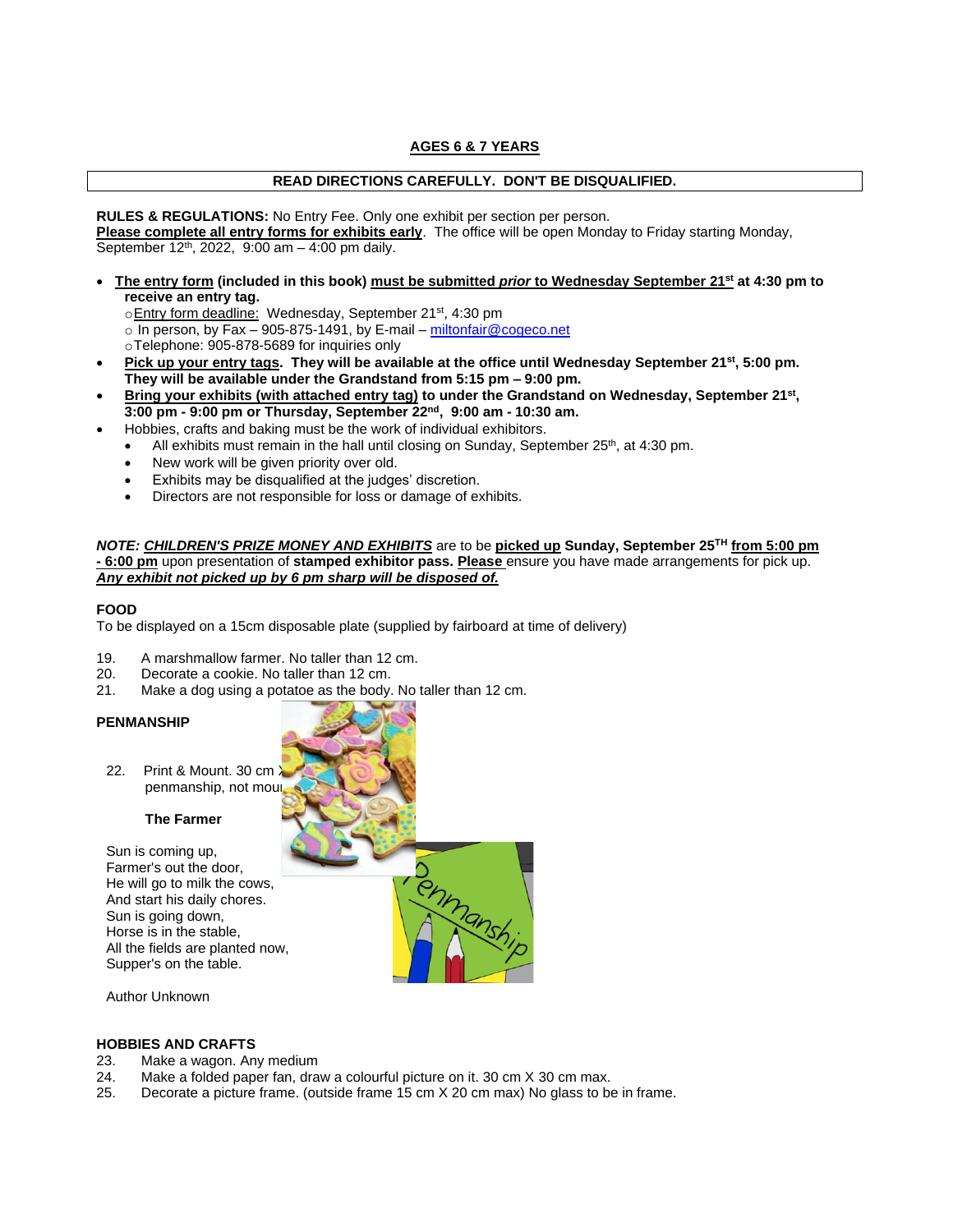- 26. Paint/decorate a small uncarved gourd.<br>27. Draw a picture of a bushel basket of veg
- Draw a picture of a bushel basket of vegetables. 30 cm X 30 cm max.
- 28. Make an animal out of recycled items.
- 29. Make a dream catcher.
- 30. Make a basket using pipe cleaners.
- 31. Decorate a rubber boot.
- 32. Decorate a headband.
- 33. Make a collage using the fair theme (Bushels, Bales and Tails). 30 cm X 30 cm max. No background paper to show on the front.
- 34. Decorate a paper bag (lunch size) as a farm animal with a tail.
- 35. Colour a picture provided by Troy's Diner.
- 36. Make a paper snowflake. 30 cm X 30 cm max.
- 37. Using a disposable cup make a pig.<br>38. Any craft not listed. No LEGO or mo
- 38. Any craft not listed. No LEGO or models please
- Make a demo derby vehicle. 30 cm X 30 cm max.

# **AGES 8 & 9 YEARS**

# **READ DIRECTIONS CAREFULLY. DON'T BE DISQUALIFIED.**

**RULES & REGULATIONS:** No Entry Fee. Only one exhibit per section per person.

**Please complete all entry forms for exhibits early**. The office will be open Monday to Friday starting Monday, September 12<sup>th</sup>, 2022, 9:00 am - 4:00 pm daily.

- **The entry form (included in this book) must be submitted** *prior* **to Wednesday September 21st at 4:30 pm to receive an entry tag.**
	- oEntry form deadline: Wednesday, September 21<sup>st</sup>, 4:30 pm

 $\circ$  In person, by Fax – 905-875-1491, by E-mail – [miltonfair@cogeco.net](mailto:miltonfair@cogeco.net)

- oTelephone: 905-878-5689 for inquiries only
- **Pick up your entry tags. They will be available at the office until Wednesday September 21st, 5:00 pm. They will be available under the Grandstand from 5:15 pm – 9:00 pm.**
- **Bring your exhibits (with attached entry tag) to under the Grandstand on Wednesday, September 21st , 3:00 pm - 9:00 pm or Thursday, September 22 nd, 9:00 am - 10:30 am.**
	- Hobbies, crafts and baking must be the work of individual exhibitors.
		- All exhibits must remain in the hall until closing on Sunday, September  $25<sup>th</sup>$ , at 4:30 pm.
		- New work will be given priority over old.
		- Exhibits may be disqualified at the judges' discretion.
		- Directors are not responsible for loss or damage of exhibits.

#### *NOTE: CHILDREN'S PRIZE MONEY AND EXHIBITS* are to be **picked up Sunday, September 25 TH from 5:00 pm - 6:00 pm** upon presentation of **stamped exhibitor pass. Please** ensure you have made arrangements for pick up. *Any exhibit not picked up by 6 pm sharp will be disposed of.*

### **FOOD**

To be displayed on a 15cm disposable plate (supplied by fairboard at time of delivery)

- 40. Using pretzels, make a wagon. No taller than 12 cm.
- 41. 2 cup cakes, decorated with fair theme. Will be judged on appearance.<br>42. 3 baked cookies (not chocolate chip). Must include recipe. Will be judge
- 42. 3 baked cookies (not chocolate chip). Must include recipe. Will be judged on taste and appearance

### **SEE SPECIAL NUMBER 93. OAAS – Chocolate Chip Cookie SPECIAL**

#### **PENMANSHIP**

43. Print and mount no larger than 30 cm X 30 cm. Judged on penmanship, not mounting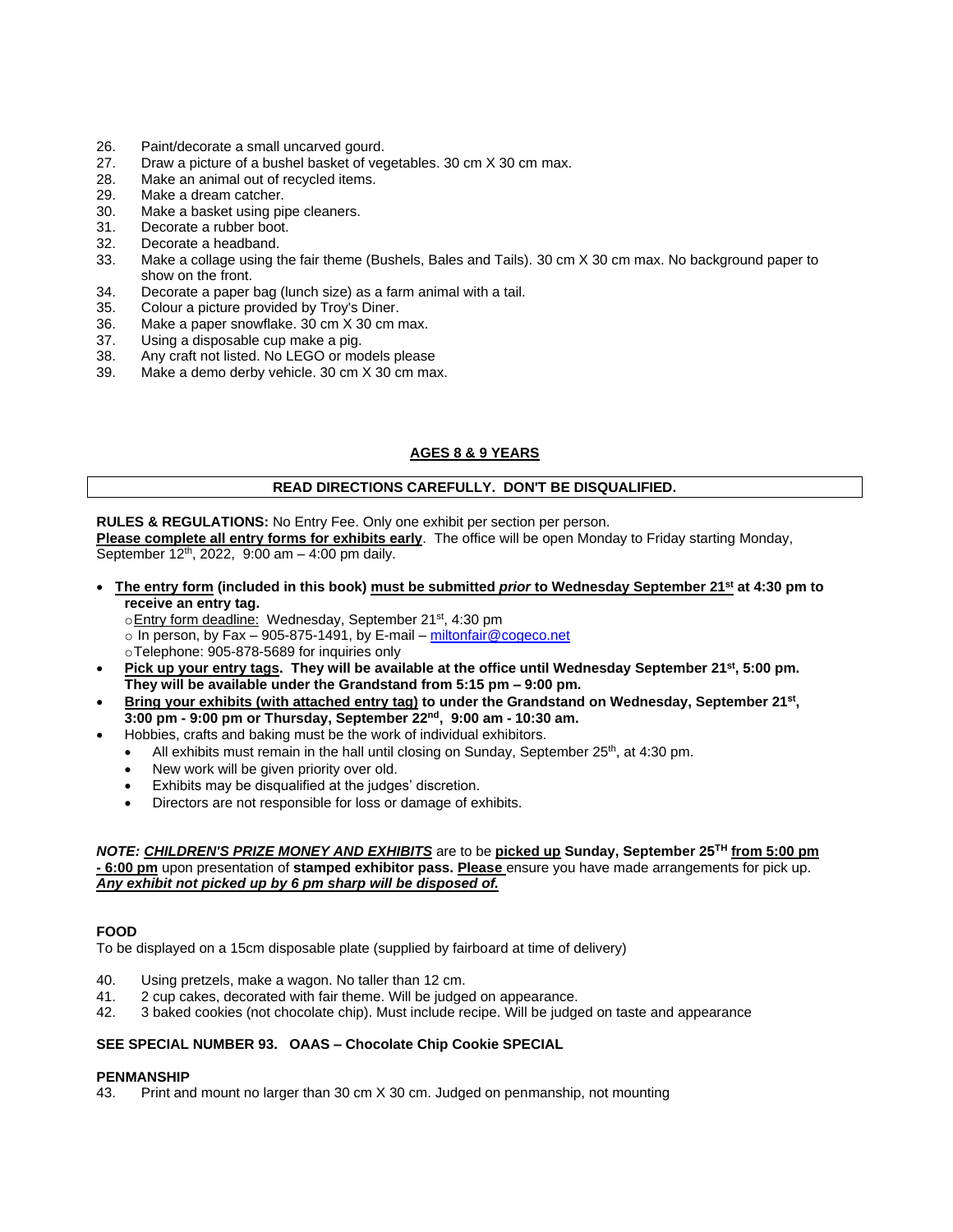#### **To The Farm**

Horses, donkeys, cows that moo, Chickens, kittens, piglets too, Fish that swim down in the pond, Ducklings quacking all day long. All these animals you can see If you go to the farm with me.

Author Unknown



# **HOBBIES AND CRAFTS**

- Make an animal out of recycled items.
- 45. draw a llama and using yarn/string fill in the body. 30 cm X 30 cm max.
- 46. Make a book mark.
- 47. Make an dream catcher.
- 48. Make a bushel basket of fruit out of plasticine/playdoh.
- 49. Make a dot art picture using different coloured dots. 30 cm X 30 cm max.
- 50. Colour a picture provided by Troy's Diner.
- 51. Make a collage using the fair theme (Bushels, Bales and Tails). 30 cm X 30 cm max. No background paper to show on the front.
- 52. Draw a poster for your favourite lost toy. 30 cm X 30 cm max. (Do not use true indentifying information for safety reasons)
- 53. Paint a rock. Rock to be no larger than your hand.
- 54. Make a bird. Any medium.
- 55. Make a stepping stone in a foil plate (pie sized).
- 56. Any other craft not listed. No LEGO or models please.
- 57. Make a demo derby vehicle. 30 cm X 30 cm max.

# **AGES 10, 11 AND 12 YEARS**

# **READ DIRECTIONS CAREFULLY. DON'T BE DISQUALIFIED.**

**RULES & REGULATIONS:** No Entry Fee. Only one exhibit per section per person.

**Please complete all entry forms for exhibits early**. The office will be open Monday to Friday starting Monday, September 12<sup>th</sup>, 2022, 9:00 am - 4:00 pm daily.

- **The entry form (included in this book) must be submitted** *prior* **to Wednesday September 21st at 4:30 pm to receive an entry tag.**
	- oEntry form deadline: Wednesday, September 21st, 4:30 pm

 $\overline{\circ}$  In person, by Fax – 905-875-1491, by E-mail – [miltonfair@cogeco.net](mailto:miltonfair@cogeco.net)

oTelephone: 905-878-5689 for inquiries only

- **Pick up your entry tags. They will be available at the office until Wednesday September 21st, 5:00 pm. They will be available under the Grandstand from 5:15 pm – 9:00 pm.**
- **Bring your exhibits (with attached entry tag) to under the Grandstand on Wednesday, September 21st, 3:00 pm - 9:00 pm or Thursday, September 22 nd, 9:00 am - 10:30 am.**
- Hobbies, crafts and baking must be the work of individual exhibitors.
	- All exhibits must remain in the hall until closing on Sunday, September  $25<sup>th</sup>$ , at 4:30 pm.
	- New work will be given priority over old.
	- Exhibits may be disqualified at the judges' discretion.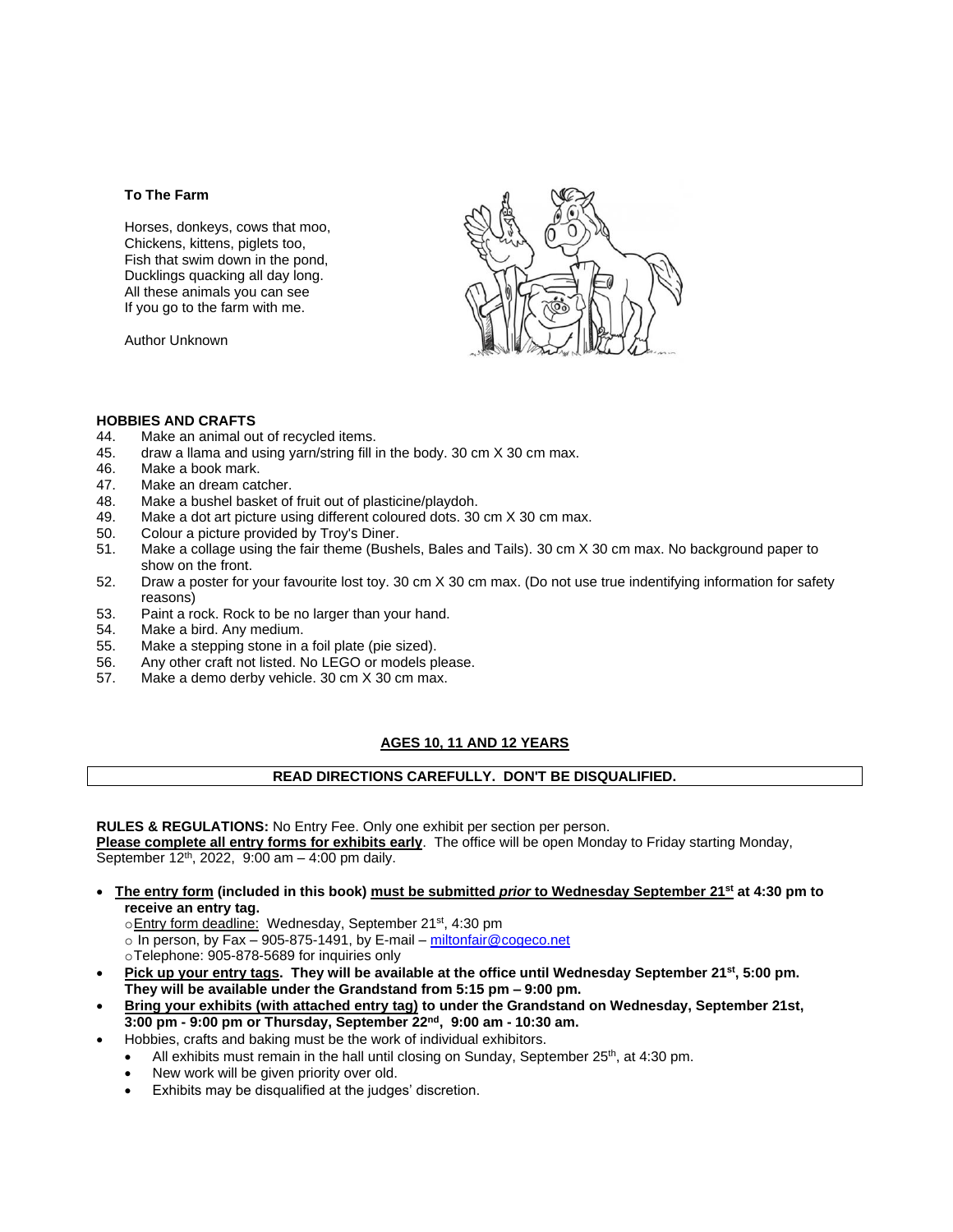• Directors are not responsible for loss or damage of exhibits.

#### *NOTE: CHILDREN'S PRIZE MONEY AND EXHIBITS* are to be **picked up Sunday, September 25 TH from 5:00 pm - 6:00 pm** upon presentation of **stamped exhibitor pass. Please** ensure you have made arrangements for pick up. *Any exhibit not picked up by 6 pm sharp will be disposed of.*

### **FOOD**

To be displayed on a 15cm disposable plate (supplied by fairboard at time of delivery).

- 58. 3 squares. Must include recipe. Will be judged on taste and appearance.
- 59. 3 baked cookies (not chocolate chip). Must include recipe. Will be judged on taste and appearance.<br>60. 3 pieces of fudge. Must include recipe. Will be judged on taste and appearance
- 3 pieces of fudge. Must include recipe. Will be judged on taste and appearance
- 61. Bake a (maximum 1 layer 9") cake. Decorate as the 2020 Milton Fair theme. Please bring on a sturdy, disposable base (no glass). Will be judged on taste and appearance.

### **SEE SPECIAL NUMBER 93. OAAS – Chocolate Chip Cookie SPECIAL**

# **PENMANSHIP**

62. Cursive write and mount no larger than 30 cm X 30 cm. Will also be judged on context not mounting.

### **All Around the Barnyard**

All around the barnyard The animals were fast asleep. Sleeping cows and horses, Sleeping pigs and sheep.

Here comes the rooster To sound his daily alarm. "Cock-a-doodle-doo! Wake up sleepy farm!"

Author: Unknown

- 63. Make a wind chime. Must be ready to be hung.
- 64. Paint a rock. Must fit in your hand.
- 65. Article of wood.
- 66. Article of needlework.
- 67. Article of sewing.
- 68. Make a winter door decoration. Must be ready to hang.
- 69. Make a duct tape animal. No taller than 61 cm.<br>70. Paint / decorate an uncarved gourd.
- Paint / decorate an uncarved gourd.
- 71. Make a dream catcher.
- 72. Make an article for the garden or patio, any medium. 30 cm X 30 cm X 30 cm max.
- 73. Make an origami farm animal.
- 74. Artwork created with your first name (do not use your last name) using any material. (eg. paper clips, yarn, buttons, seeds) No computer art . 30 cm X 30 cm max.
- 75. Make a collage using the fair theme (Bushels, Bales and Tails). 30 cm X 30 cm max. No backgrounds paper to show on the front.
- 76. Make an anti-bullying poster. 8 ½" X 14" max. No computer art.
- 77. Make a collar for a pet using craft material. (eg. beaded, braided, sewn)
- 78. Any other craft not listed. No LEGO or models please.
- 79. Make a demo derby vehicle. 30 cm X 30 cm max.

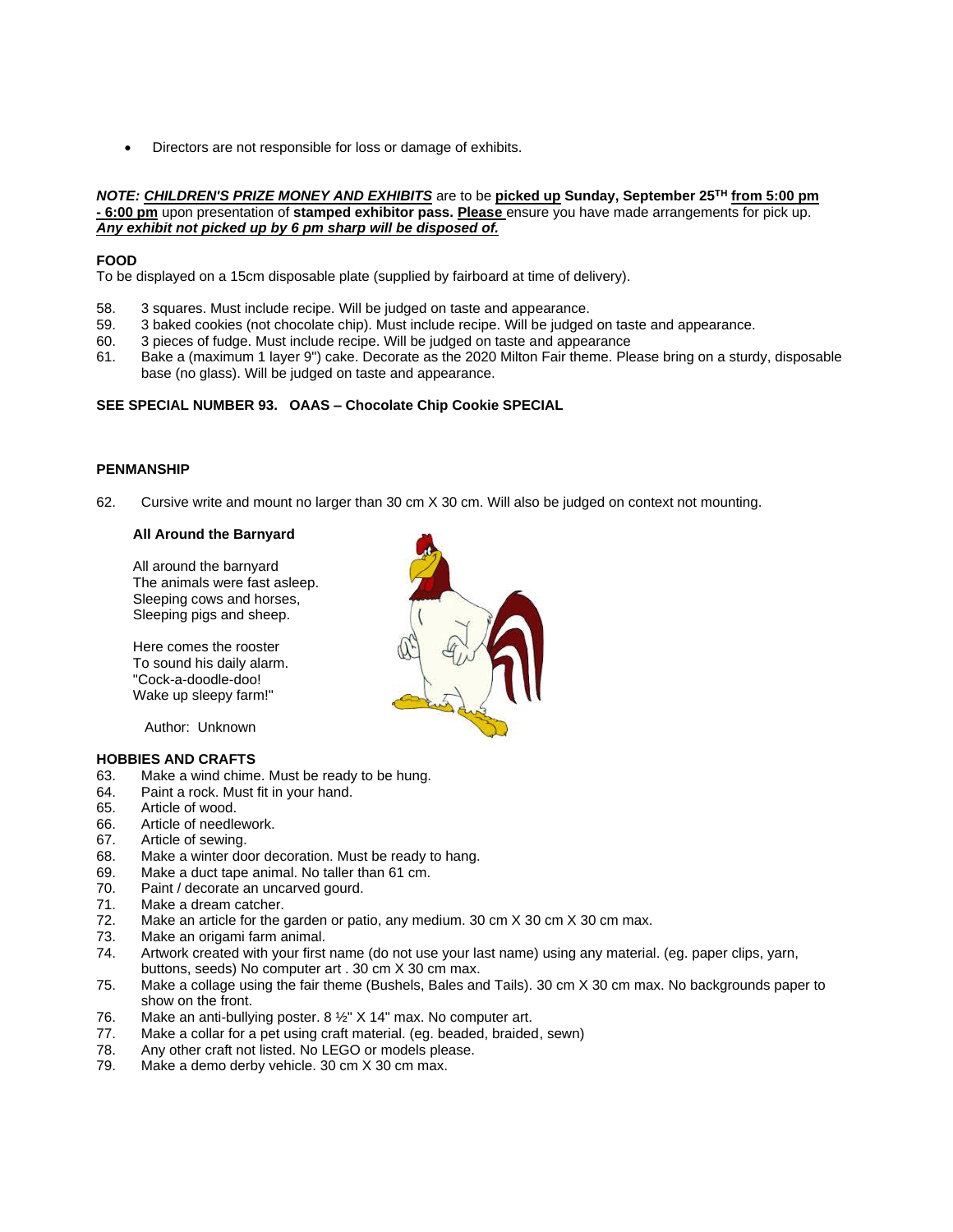# **AGES 13, 14 AND 15 YEARS**

### **READ DIRECTIONS CAREFULLY. DON'T BE DISQUALIFIED.**

**RULES & REGULATIONS:** No Entry Fee. Only one exhibit per section per person. **Please complete all entry forms for exhibits early**. The office will be open Monday to Friday starting Monday, September 14<sup>th</sup>, 2020, 9:00 am - 4:00 pm daily.

- **The entry form (included in this book) must be submitted** *prior* **to Wednesday September 21st at 4:30 pm to receive an entry tag.**
	- oEntry form deadline: Wednesday, September 21<sup>st</sup>, 4:30 pm
	- $\circ$  In person, by Fax 905-875-1491, by E-mail [miltonfair@cogeco.net](mailto:miltonfair@cogeco.net)
	- oTelephone: 905-878-5689 for inquiries only
- **Pick up your entry tags. They will be available at the office until Wednesday September 21st, 5:00 pm. They will be available under the Grandstand from 5:15 pm – 9:00 pm.**
- **Bring your exhibits (with attached entry tag) to under the Grandstand on Wednesday, September 21st , 3:00 pm - 9:00 pm or Thursday, September 22 nd, 9:00 am - 10:30 am.**
	- Hobbies, crafts and baking must be the work of individual exhibitors.
	- $\bullet$  All exhibits must remain in the hall until closing on Sunday, September 25<sup>th</sup>, at 4:30 pm.
	- New work will be given priority over old.
	- Exhibits may be disqualified at the judges' discretion.
	- Directors are not responsible for loss or damage of exhibits.

#### *NOTE: CHILDREN'S PRIZE MONEY AND EXHIBITS* are to be **picked up Sunday, September 25 TH from 5:00 pm - 6:00 pm** upon presentation of **stamped exhibitor pass. Please** ensure you have made arrangements for pick up. *Any exhibit not picked up by 6 pm sharp will be disposed of.*

**Prize money** in sections 80 - 93: 1st - \$5.00, 2nd - \$4.00, 3rd - \$3.00 unless stated otherwise. Special prizes may be awarded in some classes.

#### **FOOD**

To be displayed on a 15cm disposable plate (supplied by fairboard at time of delivery)

- 80. 3 pieces of fudge. Must include recipe. Will be judged on taste and appearance.
- 81. 3 squares. Must include recipe. Will be judged on taste and appearance.
- 82. Bake a (maximum 1 layer 9") cake. Decorate as the 2022 Milton Fair theme. Please bring on a sturdy disposable base (no glass). Will be judged on taste and appearance.

#### **SEE SPECIAL NUMBER 93. OAAS – Chocolate Chip Cookie SPECIAL**

- 83. Any article of wood.
- 84. Any article of needlework.
- 85. Any article of sewing.
- 86. Make an anti-bullying poster. 8 ½" X 14" max. No computer art.
- 87. Make an origami farm animal.
- 88. Make a collar for a pet using any craft material. (eg. beaded, braided, sewn)
- 89. Make a basket, any medium. 30 cm X 30 cm max.
- 90. Make a keychain.
- 91. Any other craft not listed. No LEGO or models or ceramics please.
- 92. Make a demo derby vehicle. 30 cm X 30 cm max.